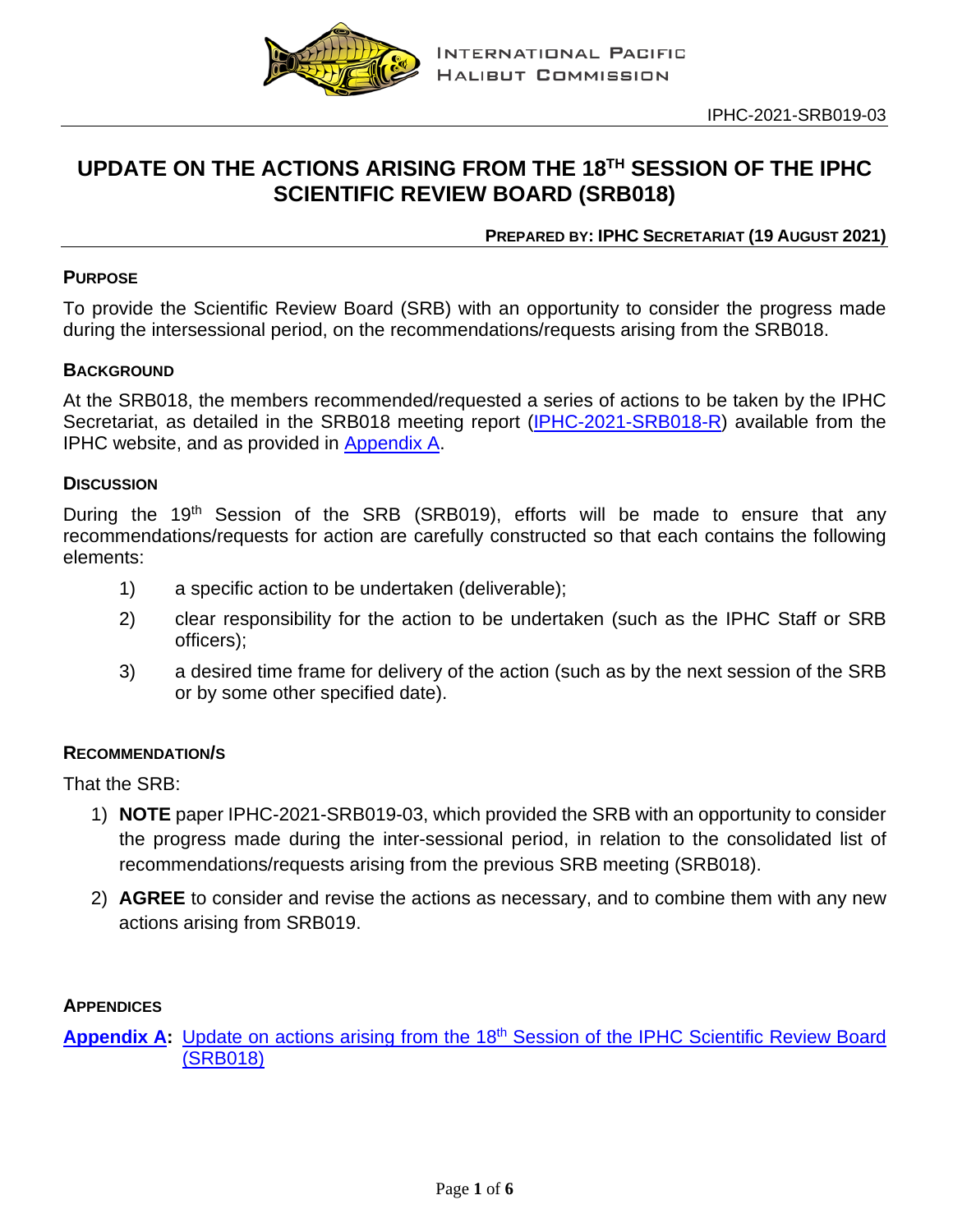## <span id="page-1-0"></span>**APPENDIX A Update on actions arising from the 18th Session of the IPHC Scientific Review Board (SRB018)**

## **RECOMMENDATIONS**

(para. 4) *NOTING that the core purpose of the SRB018 is to review progress on the IPHC science program, and to provide guidance for the delivery of products to the SRB019 in September 2021, the SRB RECALLED that formal recommendations to the Commission would not be developed at the present meeting, but rather, these would be developed at the SRB019.*

| <b>Action No.</b>                               | <b>Description</b>                                                                                                                                                                                                                                                                                                      | <b>Update</b>                                                                   |
|-------------------------------------------------|-------------------------------------------------------------------------------------------------------------------------------------------------------------------------------------------------------------------------------------------------------------------------------------------------------------------------|---------------------------------------------------------------------------------|
| <b>SRB018-</b><br>Req.1<br>$2(para. 13)$        | <b>IPHC</b> Fishery-independent setline survey (FISS):<br>2022-24 FISS design evaluation<br>The SRB <b>REQUESTED</b> plots by survey area of<br>WPUE vs. depth from both FISS and commercial<br>fisheries to help understand if there is part of the Pacific<br>halibut stock in deeper waters not covered by the FISS. | <b>Pending:</b><br>Task for SRB020 in 2022                                      |
| SRB018-<br>Req.2<br>$(\text{para. } 14)$        | The SRB REQUESTED that the IPHC Secretariat<br>conduct a preliminary comparison, to be presented at<br>SRB020, between male, female, and sex-aggregated<br>analysis of the FISS data using the spatial-temporal<br>model.                                                                                               | <b>Pending:</b><br>Task for SRB020 in 2022                                      |
| SRB018-<br>Req.3<br>$(\text{para. } 15)$        | The SRB <b>REQUESTED</b> that the shiny-tool to<br>investigate data and model outputs for the FISS be<br>made available to the SRB by SRB019.                                                                                                                                                                           | <b>Completed:</b><br>See paper IPHC-2021-<br>SRB019-05                          |
| SRB018-<br>Req.4<br>$(para. 24)$                | Pacific halibut stock assessment: 2021<br>The SRB REQUESTED an analysis of annual surplus<br>production and the fraction of that production<br>harvested.                                                                                                                                                               | <b>Completed:</b><br>See paper IPHC-2021-<br>SRB019-06                          |
| SRB018-<br>Req.5<br>$(para. 30)$                | <b>Management Strategy Evaluation: update</b><br>The SRB REQUESTED that the IPHC Secretariat<br>present a revised system diagram of the MSE, showing<br>components of variability and their implementation<br>within MSE.                                                                                               | <b>Completed:</b><br>See paper IPHC-2021-<br>SRB019-07                          |
| <b>SRB018-</b><br>Req.6<br>$(\text{para. } 32)$ | The SRB REQUESTED that the Secretariat review<br>potential indicators for use in defining ECs.                                                                                                                                                                                                                          | <b>Ongoing:</b><br>The Secretariat will continue<br>working on this request and |

## **REQUESTS**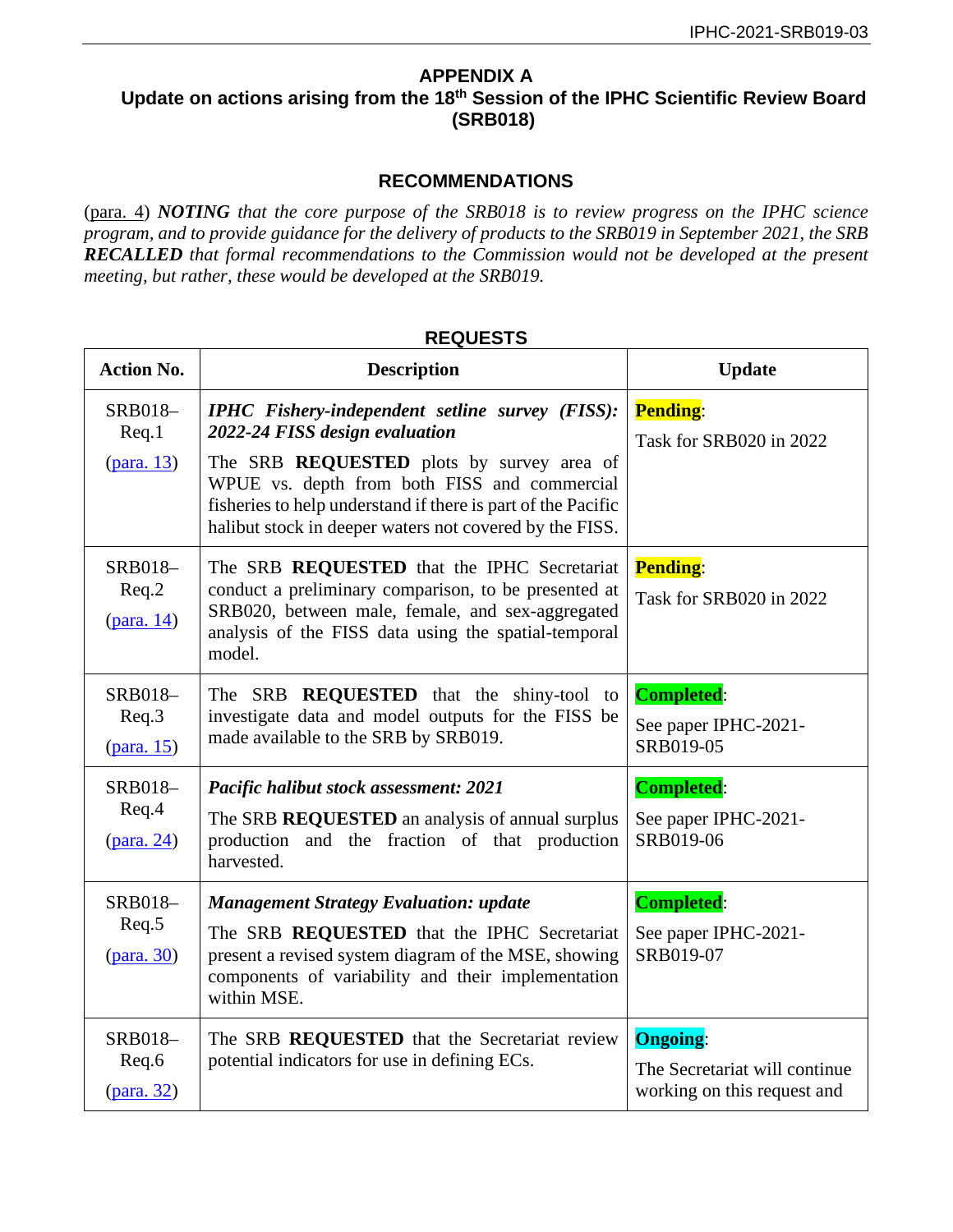

| <b>Action No.</b>                       | <b>Description</b>                                                                                                                                                                                                                                                                                                                                                                                                                                                                                                                                                                                                                                                                                                                 | <b>Update</b>                                                                   |
|-----------------------------------------|------------------------------------------------------------------------------------------------------------------------------------------------------------------------------------------------------------------------------------------------------------------------------------------------------------------------------------------------------------------------------------------------------------------------------------------------------------------------------------------------------------------------------------------------------------------------------------------------------------------------------------------------------------------------------------------------------------------------------------|---------------------------------------------------------------------------------|
|                                         |                                                                                                                                                                                                                                                                                                                                                                                                                                                                                                                                                                                                                                                                                                                                    | report outcomes at SRB020<br>after discussions with the<br>MSAB and Commission. |
| SRB018-<br>Req.7<br>(para. 36)          | The SRB <b>REQUESTED</b> that the IPHC Secretariat<br>prioritize tasks for the MSE Program of Work that lead<br>to adoption of a well-defined management procedure,<br>taking into account interdependencies among tasks and<br>presenting tasks as linked sets.                                                                                                                                                                                                                                                                                                                                                                                                                                                                   | <b>Ongoing:</b><br>See paper IPHC-2021-<br>SRB019-07                            |
| SRB018-<br>Req.8<br>(para. 39)          | <b>Biological and ecosystem sciences research</b><br>The SRB REQUESTED that the IPHC Secretariat<br>focus future reproductive biology studies on the<br>development of updated regulatory area-specific<br>maturity ogives (schedules of percent maturity by age).                                                                                                                                                                                                                                                                                                                                                                                                                                                                 | <b>Ongoing:</b><br>See paper IPHC-2021-<br>SRB019-10                            |
| SRB018-<br>Req.9<br>$(\text{para. }40)$ | The SRB <b>REQUESTED</b> that the IPHC Secretariat<br>provide information on the age distribution of all<br>collected<br>characterize<br>females<br>to<br>reproductive<br>development throughout the annual cycle in order to<br>refine efforts to identify potential skip-spawning<br>females.                                                                                                                                                                                                                                                                                                                                                                                                                                    | <b>Completed:</b><br>See paper IPHC-2021-<br>SRB019-08                          |
| SRB018-<br>Req.10<br>$(para. 41)$       | The SRB <b>REQUESTED</b> that planned studies on<br>fecundity assessment are prioritized and that the<br>sampling design be developed in coordination with the<br>SA to ensure that the results are as informative as<br>possible for assessment purposes. Effective sample<br>stratification along age, weight and length gradients<br>that maximise the contrast in the effect of these<br>variables will be key to precise estimates of fecundity.<br>Oocyte diameter in contrast may be a important<br>covariate to provide but cannot be used in stratification.<br>The primary goal of the fecundity research should be to<br>estimate the exponent of the fecundity vs. weight<br>relationship for incorporation in the SA. | <b>Ongoing:</b><br>See paper IPHC-2021-<br>SRB019-10                            |
| SRB018-<br>Req.11<br><u>(para. 42)</u>  | The SRB <b>NOTED</b> that growth marker genes identified<br>in transcriptomic profiling studies can be informative in<br>However,<br>future<br>genome<br>scans.<br>the<br><b>SRB</b><br><b>REQUESTED</b> that the Secretariat explicitly describe<br>how the gene regions identified as 'over' or 'under'                                                                                                                                                                                                                                                                                                                                                                                                                          | <b>Ongoing:</b><br>See paper IPHC-2021-<br>SRB019-08                            |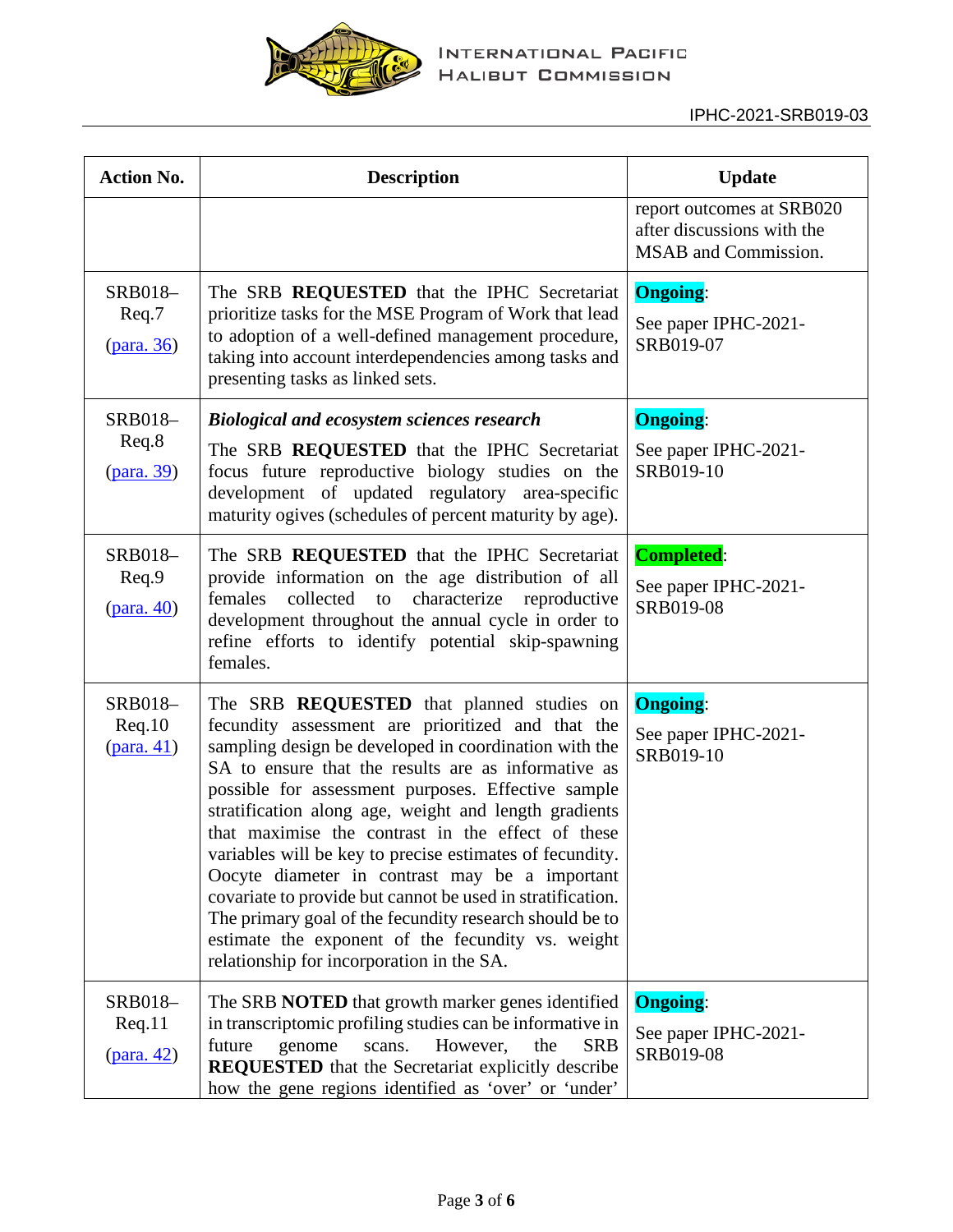

| <b>Action No.</b>                         | <b>Description</b>                                                                                                                                                                                                                                                                                                                                                                                                                                                                                                                                                                                                                                                                   | <b>Update</b>                                               |
|-------------------------------------------|--------------------------------------------------------------------------------------------------------------------------------------------------------------------------------------------------------------------------------------------------------------------------------------------------------------------------------------------------------------------------------------------------------------------------------------------------------------------------------------------------------------------------------------------------------------------------------------------------------------------------------------------------------------------------------------|-------------------------------------------------------------|
|                                           | expressed would be used. For example, research has<br>yet to determine mechanisms for transcriptional<br>differences other than there is over- or under-<br>representation of mRNA transcripts associated with<br>different treatment groups (e.g. warm vs. cool water)<br>from a heterogeneous set of individuals collected from<br>a single location. The Secretariat has not yet established<br>that results can be generalized to other regions in the<br>species range. Neither has the transcriptional patterns<br>been generalized to individuals of different size/age.<br>These questions should be investigated.                                                           |                                                             |
| SRB018-<br>Req.12<br>$(para. 43)$         | The SRB REQUESTED that the Secretariat use these<br>gene regions and align sequences to the whole genome<br>sequence data. Specifically, the Secretariat should<br>investigate whether there is sequence variability within<br>gene coding regions or in regions around gene coding<br>regions that may be transcriptional modifiers (e.g.<br>promoters). If genetic variation exists in or near these<br>genes, these variable base pair position(s) (i.e. single<br>nucleotide polymorphisms or SNPs) should be<br>incorporated in other aspects of the Secretariat<br>research; for example for research activities under the<br>Migration and Population Dynamics Research area. | <b>Completed:</b><br>See paper IPHC-2021-<br>SRB019-08      |
| SRB018-<br>Req.13<br>$(\text{para. } 44)$ | The SRB REQUESTED that the analysis of seasonal<br>patterns in gonad development be explicitly tied to the<br>development/improvement of the maturity ogive (the<br>vector of proportion mature at age that SA requires).                                                                                                                                                                                                                                                                                                                                                                                                                                                            | <b>Completed:</b><br>See paper IPHC-2021-<br>SRB019-08      |
| SRB018-<br>Req.14<br>(para. 52)           | Pacific halibut fishery economics update<br>The SRB <b>NOTED</b> that, without a clearer understanding<br>of the Commissions purpose for future use of this work,<br>it is difficult to provide guidance on prioritising model<br>development (e.g. improve spatial<br>resolution,<br>incorporate dynamic / predictive processes, adding<br>more detail on subsistence and recreational fisheries,<br>including uncertainty in the assessment). The SRB<br>therefore <b>REQUESTED</b> specific guidance<br>and<br>clarification from the Commission on the objectives<br>and intended use of this study.                                                                             | <b>Ongoing:</b><br>See paper IPHC-2021-<br>SRB019-09 and 10 |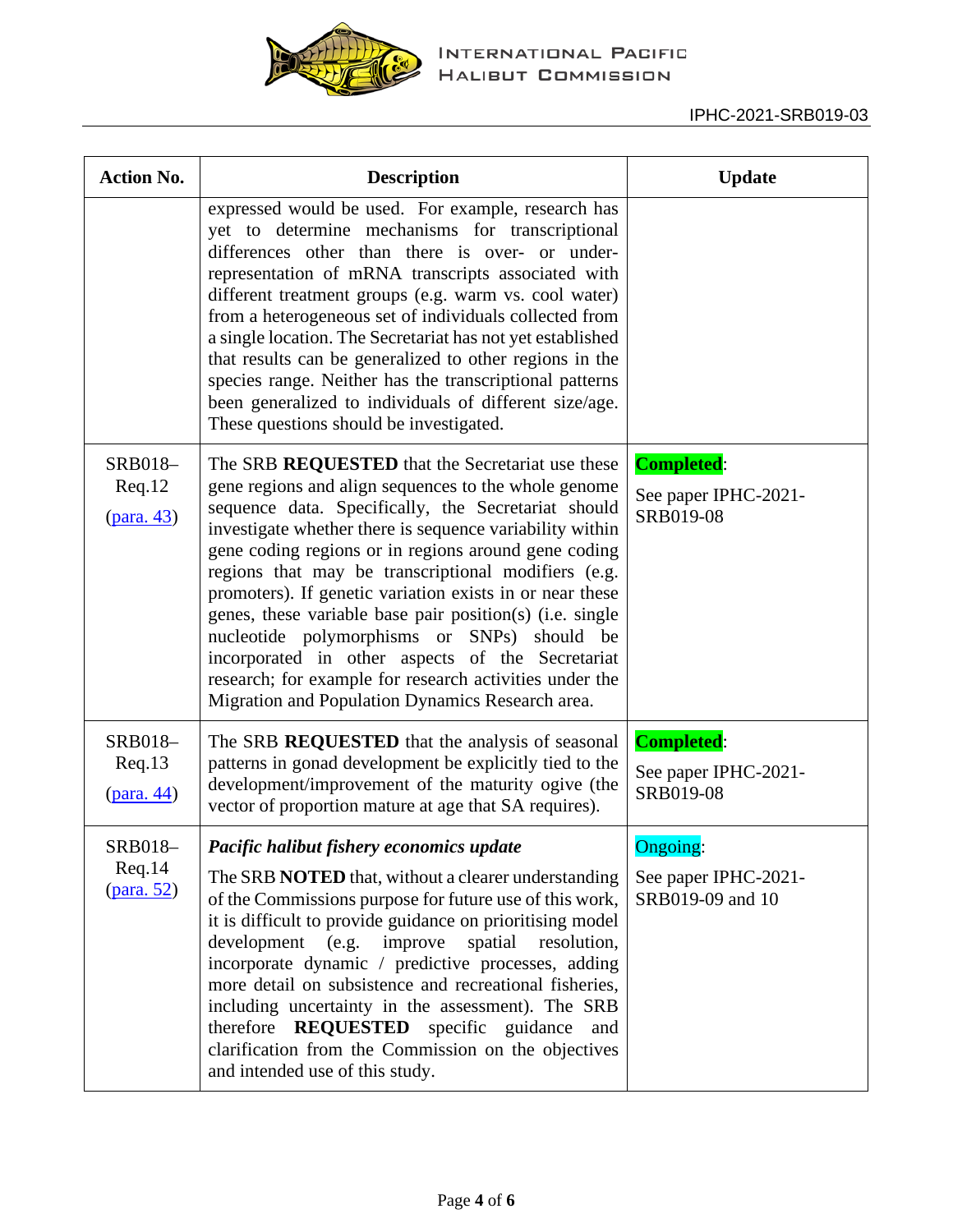

| <b>Action No.</b>                        | <b>Description</b>                                                                                                                                                                                                                                                                                                                                                                                                                                                                                                                                                                                                                                                                                                                                                                                                                                   | <b>Update</b>                                        |
|------------------------------------------|------------------------------------------------------------------------------------------------------------------------------------------------------------------------------------------------------------------------------------------------------------------------------------------------------------------------------------------------------------------------------------------------------------------------------------------------------------------------------------------------------------------------------------------------------------------------------------------------------------------------------------------------------------------------------------------------------------------------------------------------------------------------------------------------------------------------------------------------------|------------------------------------------------------|
| SRB018-<br>Req.15<br>(para. 57)          | International Pacific Halibut Commission 5-year<br>program of integrated science and research (2021-26)<br>The SRB REQUESTED that the forward-looking<br>document on future integrated science and research<br>priorities (IPHC-2021-SRB018-10) incorporate the<br>following elements:<br>Previous research priorities of stock assessment;<br>a)<br>b) How the Biological Division of the IPHC<br>prioritized their research agenda in the previous<br>5-year plan to produce data to meet stock<br>assessment needs;<br>Introspective assessment of the success of the<br>C)<br>previous 5-year plan;<br>d) Changing/New needs for stock assessment and<br>MSE;<br>Direction of new 5-year plan to continue<br>e)<br>unfinished objectives of the previous 5-yr plan<br>and justification for goals and objectives of the<br>proposed 5-year plan. | <b>Ongoing:</b><br>See paper IPHC-2021-<br>SRB019-10 |
| <b>SRB018-</b><br>Req.16<br>$(para. 58)$ | The SRB REQUESTED that Measures of Success<br>(sub-section 5 of IPHC-2021-SRB018-10) be cast in<br>metrics of quantifiable improvements to MSE and SA<br>performance, particularly subsections 5.1 and 5.2.                                                                                                                                                                                                                                                                                                                                                                                                                                                                                                                                                                                                                                          | <b>Ongoing:</b><br>See paper IPHC-2021-<br>SRB019-10 |